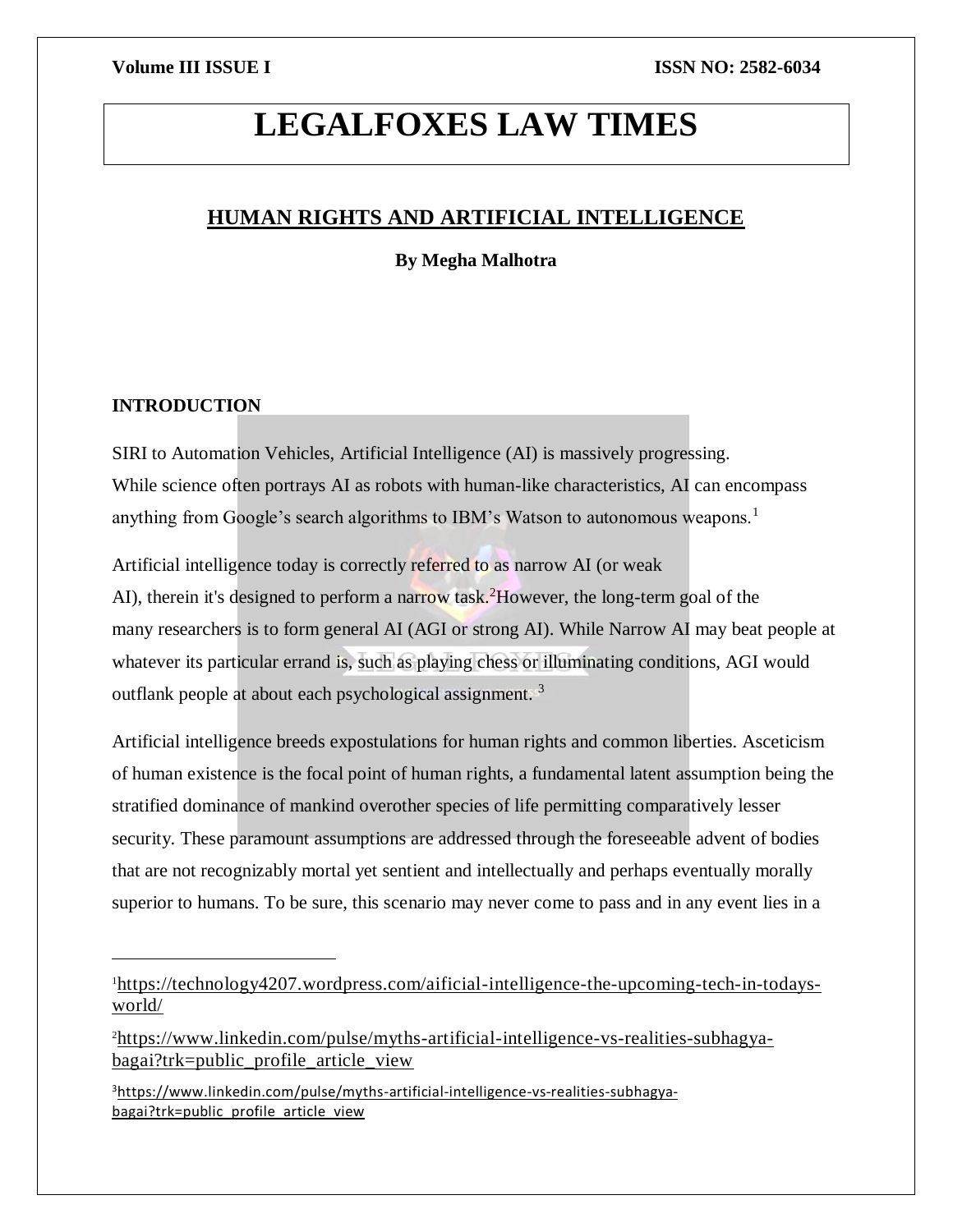part of the future beyond current grasp.<sup>4</sup>But it is urgent to get this matter on the agenda. Threats posed by technology to other areas of human rights are already with us. <sup>5</sup>

Artificial Intelligence also referred to as the Man-Made Reasoning produces difficulties for common liberties. Sacredness of human existence is the focal thought behind common liberties, a basic certain supposition that being the progressive prevalence of mankind over

different types of life justifying less insurance. These fundamental presumptions are addressed through the expected appearance of substances that are not alive in recognizable ways however in any case are aware and mentally and maybe ultimately ethically better than people. Undoubtedly, this situation may never happen and in any occasion lies in a piece of things to come past current handle. However, it is earnest to get this matter on the plan. Dangers presented by innovation to different spaces of basic freedoms are now with us. My objective here is to overview these difficulties in a manner that recognizes short-, medium-term and long haul perspectives<sup>6</sup>.

## **AI and HUMAN RIGHTS**

 $\overline{a}$ 

EGAL FOX

Artificial intelligence is progressively present in our lives, mirroring a developing propensity to turn for guidance, or on the other hand turn over choices by and large, to calculations. By "knowledge", I mean the capacity to make forecasts about the future and address complex assignments. "Counterfeit" knowledge, AI, is such capacity exhibited by machines, in PDAs,

4[https://carrcenter.hks.harvard.edu/publications/human-rights-and-artificial-intelligence](https://carrcenter.hks.harvard.edu/publications/human-rights-and-artificial-intelligence-urgently-needed-agenda)[urgently-needed-agenda](https://carrcenter.hks.harvard.edu/publications/human-rights-and-artificial-intelligence-urgently-needed-agenda)

5[https://www.hks.harvard.edu/publications/human-rights-and-artificial-intelligence](https://www.hks.harvard.edu/publications/human-rights-and-artificial-intelligence-urgently-needed-agenda)[urgently-needed-agenda](https://www.hks.harvard.edu/publications/human-rights-and-artificial-intelligence-urgently-needed-agenda)

6 For introductory discussions of AI, see Frankish and Ramsey, The Cambridge Handbook of Artificial Intelligence; Kaplan, Artificial Intelligence; Boden, AI. For background on philosophy of technology much beyond what will be discussed here, see Kaplan, Readings in the Philosophy of Technology; Scharff and Dusek, Philosophy of Technology; Ihde, Philosophy of Technology; Verbeek, What Things Do. See also Jasanoff, The Ethics of Invention. Specifically, on philosophy and artificial intelligence, see Carter, Minds and Computers. For an early discussion of how the relationship between humans and machines may evolve, see Wiener, The Human Use Of Human Beings. That book was originally published in 1950.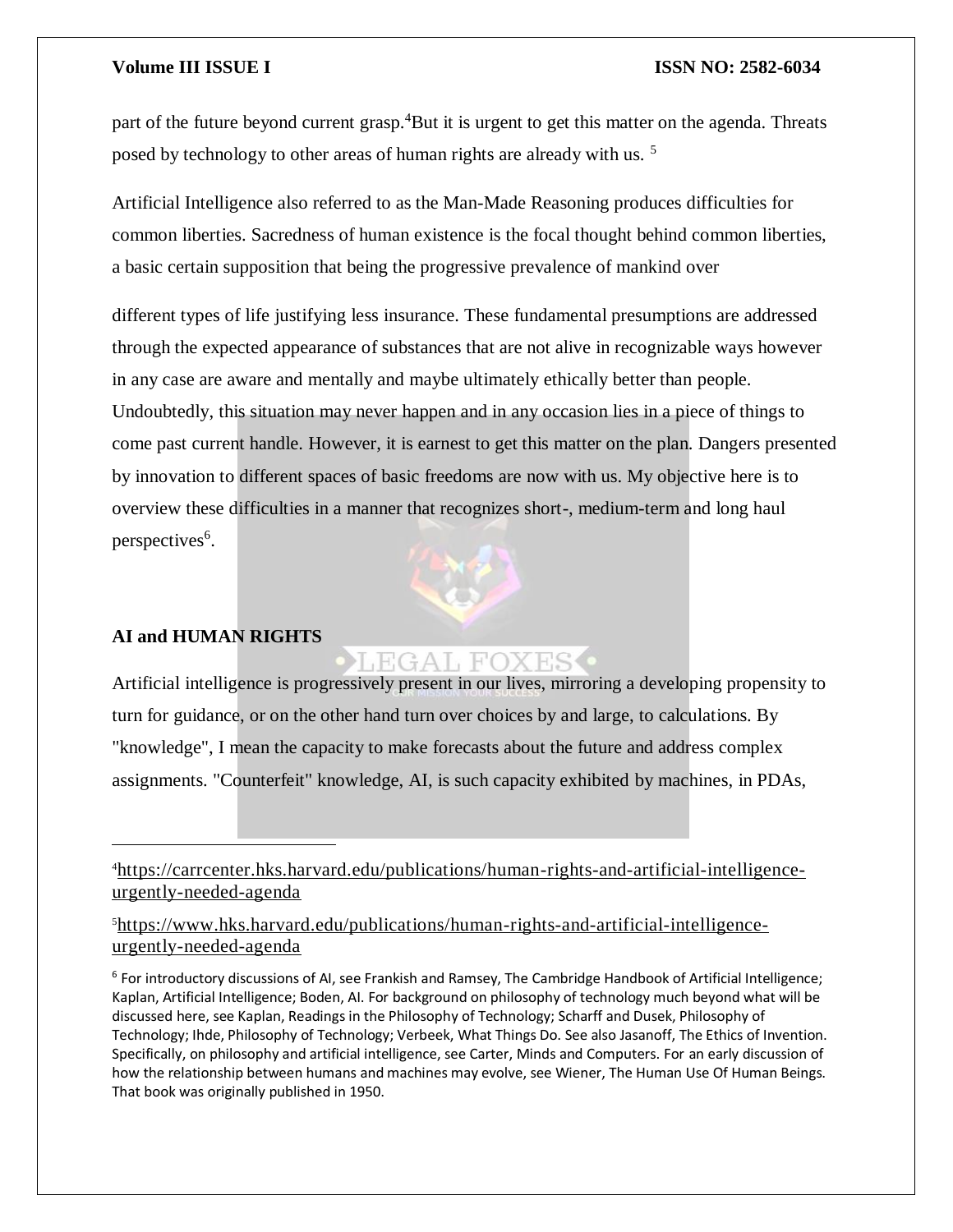$\overline{a}$ 

### **Volume III ISSUE I ISSN NO: 2582-6034**

tablets, PCs, drones, self-working vehicles or robots that may take on errands going from family support, friendship of sorts, even sexual friendship, to policing and fighting.

Algorithms can undoubtedly, do everything that is associated to coding, as long as they have means to approach information they require, at the necessary speed, and are placed into a plan outline that considers execution of the undertakings subsequently decided. In this load of spaces, progress has been colossal. The viability of calculations is progressively upgraded through "Big Data:" accessibility of a colossal measure of information on all human movement and different cycles on the planet which permit a specific sort of AI known as "Machine Learning" to draw derivations about what occurs next by recognizing designs. Calculations show improvement over people any place tried, despite the fact that human inclinations are sustained in them: any framework planned by people reflects human inclination, and calculations depend on information catching the past, subsequently computerizing business as usual on the off chance that we neglect to forestall them.<sup>7</sup> But calculations are commotion free: in contrast to human subjects, they show up at a similar choice on a similar issue at the point when given it twice.<sup>8</sup>

The most appreciable factor for rationalists is the manner by which with regards to AI numerous philosophical discussions reappear that to many appeared to be so detached from the real world. Let's consider the streetcar issue, that evidently coaxes out instincts about deontological versus consequentialist ethical quality by standing up to people with decisions including a runaway streetcar that may kill different quantities of individuals relying upon what these people do. These choices figure out who passes away, yet additionally whether some who might somehow be ignorant are contortioned to protect others.

<sup>&</sup>lt;sup>7</sup> See this 2017 talk by Daniel Kahneman: https://www.youtube.com/watch?v=z1N96In7GUc On this subject, see also Julia Angwin, "Machine Bias." On fairness in machine learning, also see Binns, "Fairness in Machine Learning: Lessons from Political Philosophy"; Mittelstadt et al., "The Ethics of Algorithms"; Osoba and Welser, An Intelligence in Our Image.

<sup>&</sup>lt;sup>8</sup> On Big Data, see Mayer-Schönberger and Cukier, Big Data. On machine learning, see Domingos, The Master Algorithm. On how algorithms can be used in unfair, greedy and otherwise perverse ways, see O'Neil, Weapons of Math Destruction. That algorithms can do a lot of good is of course also behind much of the potential that social science has for improving the lives of individuals and societies, see e.g., Trout, The Empathy Gap.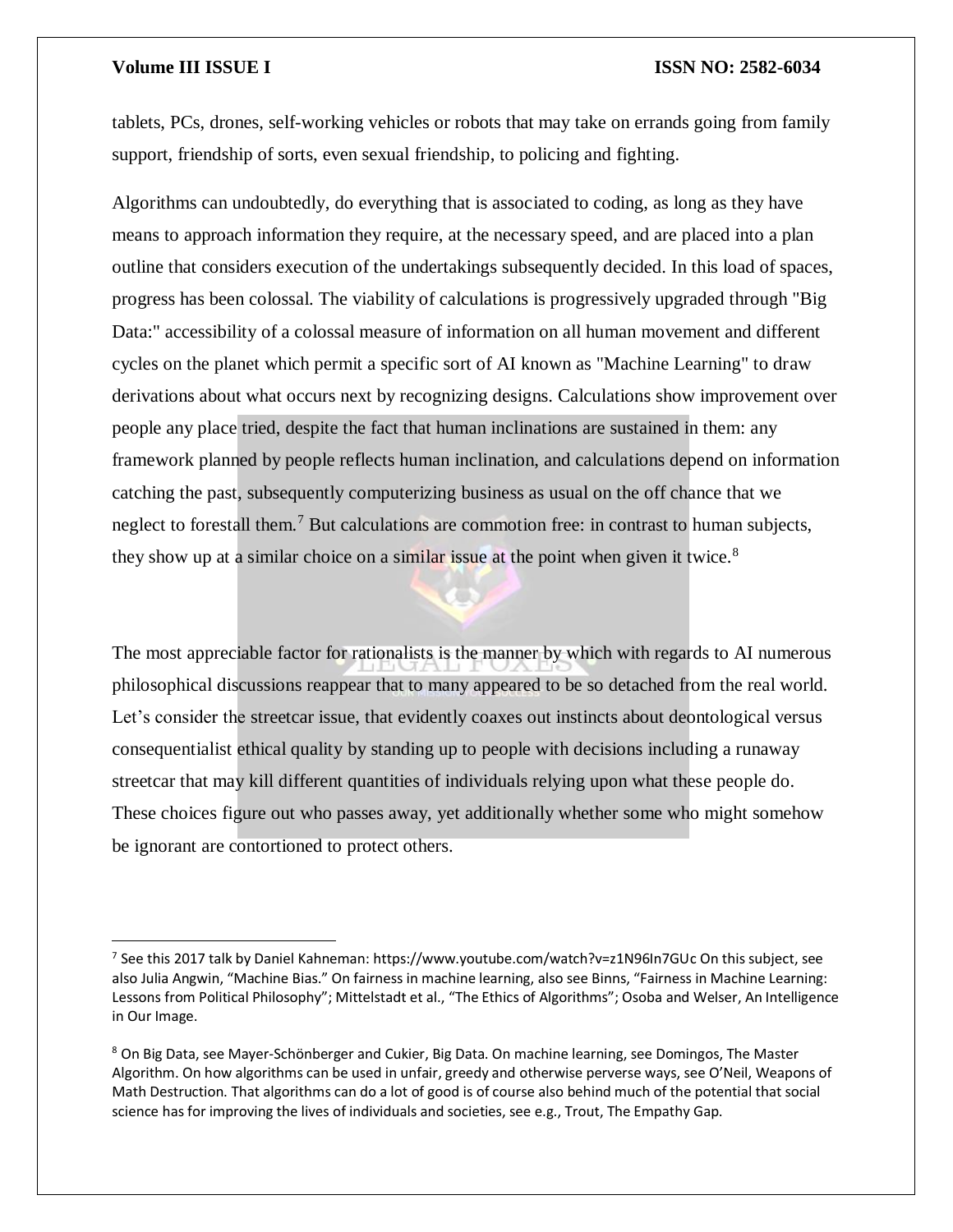Numerous professors conveyed these cases just to discover understudies scrutinizing their significance since, all things considered, decisions could never be this adapted. In any case, when we need to program self-driving vehicles (which just made their first side of the road casualty), there is another public significance and desperation to these issue. Likewise, 000scholars have since quite a while ago astounded about the idea of the brain. One inquiry is if there is a whole other world to the psyche than the cerebrum. Whatever else it is, the mind is likewise a mind boggling calculation.

Yet, cognizance is a factor that goes omitted when it comes to what demarcates us. Being awareness and cogent is subjective experience of being a person or thing, its "what-it-is-like-tobe-that"- ness, as it could be said. Assuming there isn't anything more to the psyche than the mind, calculations in the time of Big Data will outperform us soon at nearly all that we do: they make always exact forecasts about what book we appreciate or where to r

elax straightaway; drive vehicles more securely than we do; make expectations about wellbeing before our minds sound alerts; extend to strong exhortation on what employment opportunities to acknowledge, where to take up residence, what sort of pet to receive, in the event that it is reasonable for us to be guardians and regardless of whether it is savvy to remain with the individual we are right now with – in view of a horde of information from individuals appropriately like us.

Web Advertisement serving towards our inclinations by evaluating what we have requested or tapped on before is a simple shadow of what is to come. Assuming the psyche simply is an intricate calculation, we may ultimately have minimal decision yet to concede the very upright status to specific machines that people have. Inquiries concerning the ethical status of creatures emerge in view of the numerous progressions among people and different species: the less we can consider them to be not the same as us as far as ethically important properties, the more we should regard them as individual voyagers in a common life.<sup>9</sup>Such ideology at last persists to machines. We ought not be occupied by the way that, as of now, machines have turn-off switches. Future machines may be created and organizedin habits that as of now don't permit straightforward switch-off. Most essentially, they may show sentiments and lead to convey

<sup>&</sup>lt;sup>9</sup> Donaldson and Kymlicka, Zoopolis.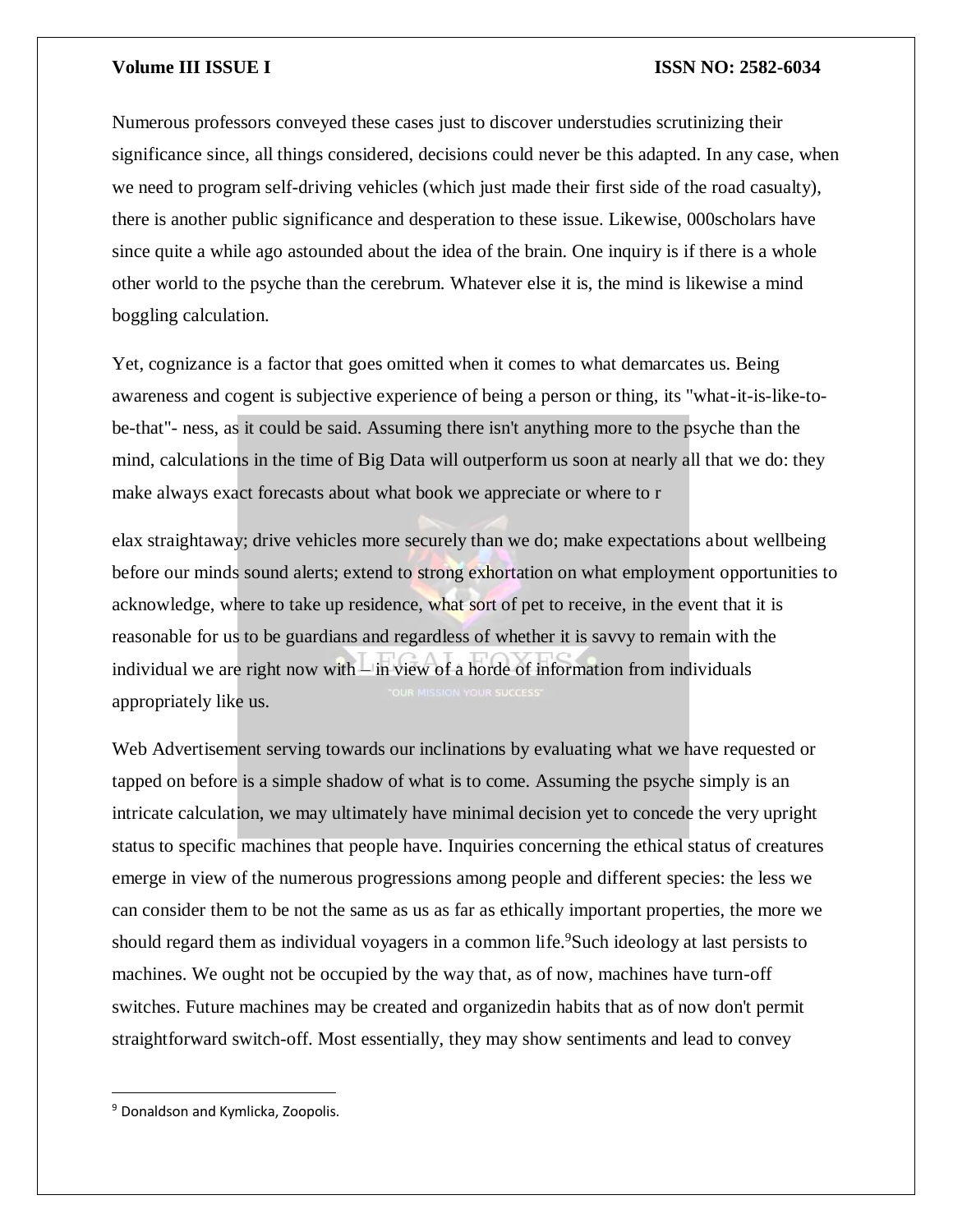association: they may even worry about being closed, and be anxious to do what needs to be done. Or then again future machines might be cyborgs, mostly made out of regular parts, while individuals are changed with non-normal parts for redesign. Separations among individuals and non-individuals may break up. Musings with respect to personhood may alter once it gets possible to move and store a digitalized mind on a PC, much as nowadays we can store human lacking living beings. Without a doubt, even before that happens, new ages will grow up with machines as of late. We may have no anxieties about smashing workstations when they now don't perform well. Regardless, if we grow up with a robot overseer whose AI limits engage it to deal with us in way that is at standard with what gatekeepers do, we would have different mindsets towards robots. Adequately in 2007, a US colonel dropped a mechanical touchy snare clearing exercise since he considered the action uncaring after a robot kept crawling along losing legs one by one.  $10$ 

Science fiction shows like Westworld or The Good Place expect what it looks like to be circled by machines we can simply see as such by cutting them open. A humanoid robot named Sophia with capacities to participate in interviews, made by Hanson Robotics, transformed into a Saudi inhabitant in October 2017.

Later on, Sophia came to be known as UNDP's first-historically speaking Innovation Champion, the principal non-human with an UN title.<sup>11</sup> The future may recollect these as noteworthy minutes. Jeff Bezos as of late embraced a canine called SpotMini, a flexible mechanical pet fit for opening entryways, getting himself and in any event, stacking the dishwasher. Also, SpotMini never needs to head outside if Bezos could rather shop on Amazon or appreciate official tweets. On the off chance that there in reality is more to the psyche than the mind, managing AI including humanoid robots would be simpler. Cognizance, or maybe going with ownership of a heart, may then separate us. It is a really open inquiry how to figure out subjective experience and hence of awareness. In any case, despite the fact that contemplations about awareness may repudiate the view that AI frameworks are good specialists, they won't make it inconceivable for such frameworks to be legitimate entertainers and as such own property, carry out wrongdoings and be responsible in lawfully enforceable manners. All things

 $\overline{\phantom{a}}$ 

<sup>&</sup>lt;sup>10</sup> Wallach and Allen, Moral Machines, 55.6

<sup>11</sup>https://en.wikipedia.org/wiki/Sophia\_(robot)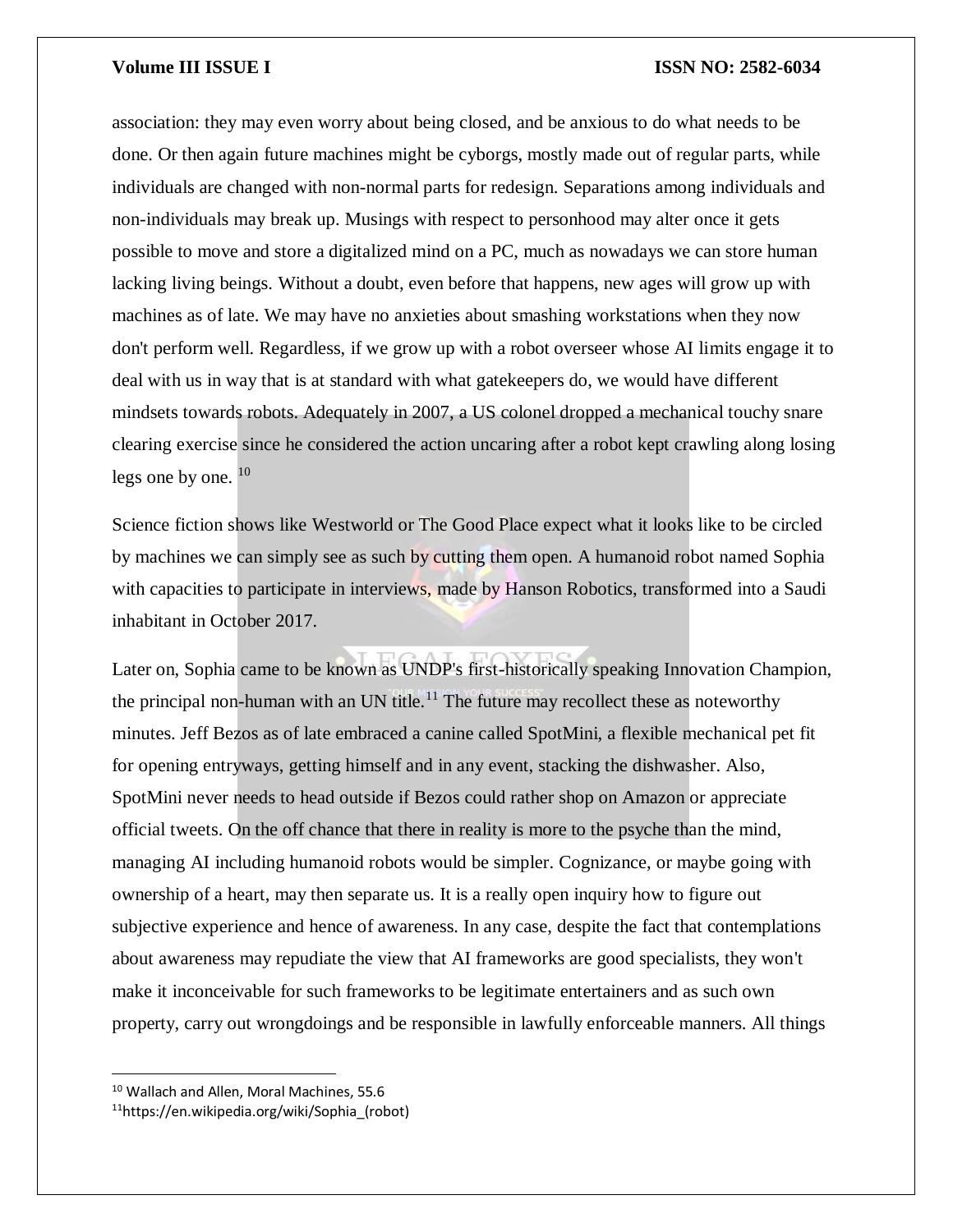$\overline{\phantom{a}}$ 

considered, we have a past filled with treating companies so, which likewise don't have awareness.

Much as there are immense difficulties secluding the obligation of associations from that of individuals drew in with them, practically identical issues will arise as to sharp machines.

### **The Morality of Pure Intelligence**

One other long-standing philosophical issue that gets new congruity here is the relationship among sufficiency and moral quality. This request emerges when we wonder about the moral nature of unadulterated information. The articulation "idiosyncrasy" suggests the subsequent when machines outflank individuals in information. Starting now and into the foreseeable future individuals have won concerning making a choice that could be more splendid than themselves, this new kind of frontal cortex may well convey an alternative that could be more savvy than itself, and on it goes, maybe at exceptional speed. There will be cutoff focuses to how long this can continue. Regardless, since computational powers have extended rapidly all through the long haul, the cutoff focuses to what a virtuoso can do are past what we can understand now. Eccentricity and virtuoso essentially practice a couple of individuals in the AI exchange while others pardon them as unimportant stood out from extra crushing concerns. Most likely, there may never be an eccentricity, or it might be numerous years or numerous years off. Regardless, the remarkable imaginative progress of the last numerous years puts these focuses on our agenda.<sup>12</sup> What academics consider then is the discussion between David Hume and Immanuel Kant about whether adequacy fixes our characteristics. Hume comprehensively figured clarification never truly fix regards: a being improved with reason, sufficiency or understanding (let us acknowledge these are out and out relevantly near) may have any goals, similarly as any extent of attitudes, especially towards individuals. Expecting this is the situation, a virtuoso – or any AI moreover, in any case the issue is especially badly arranged for a virtuoso – could have basically any kind of huge worth duty, including ones that would strike us as rather silly (like intensifying the amount of paperclips in the world, to determine a model to a great extent

<sup>&</sup>lt;sup>12</sup> Chalmers, "The Singularity: A Philosophical Analysis"; Bostrom, Superintelligence; Eden et al., Singularity Hypotheses.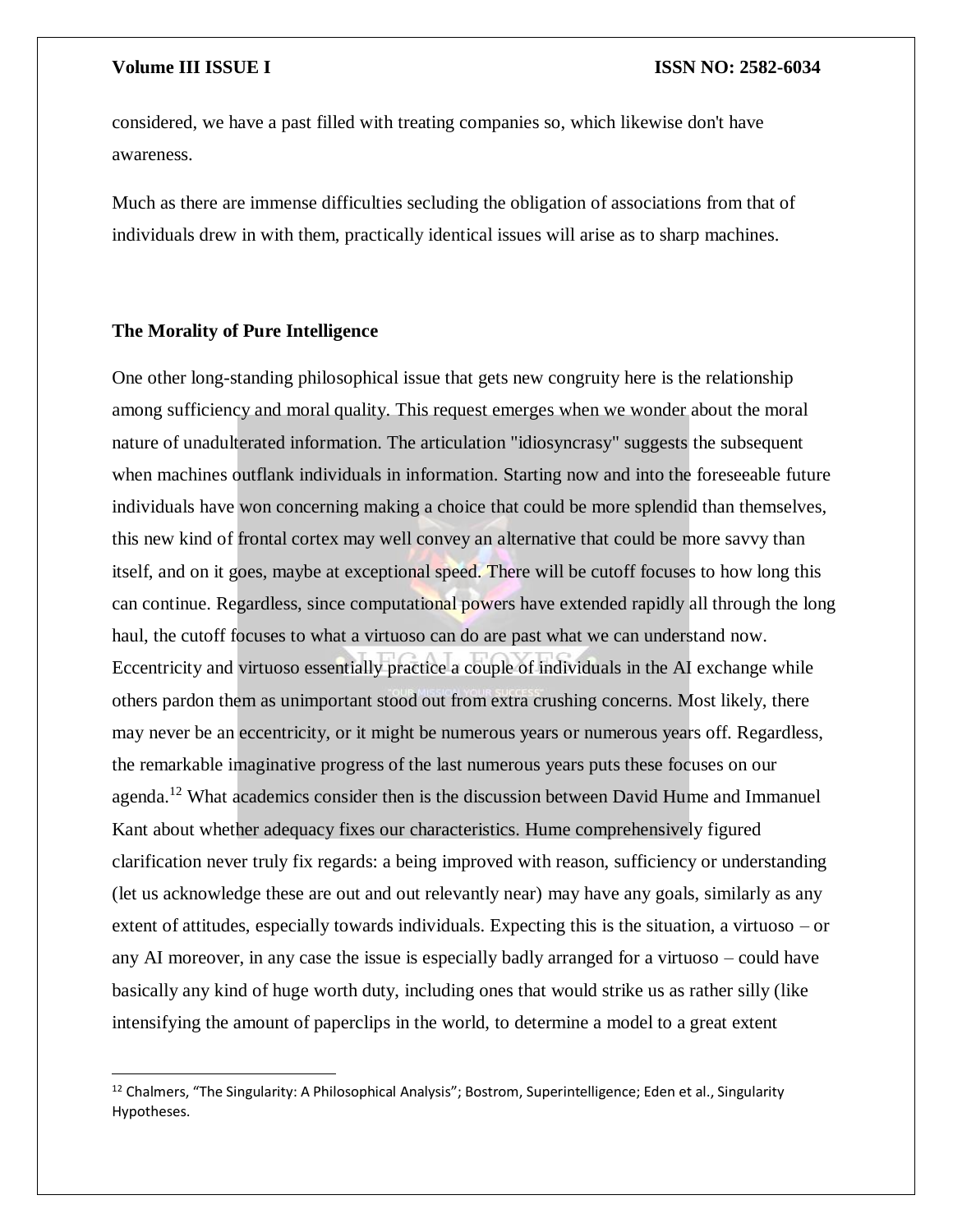$\overline{\phantom{a}}$ 

### **Volume III ISSUE I ISSN NO: 2582-6034**

brought up in the composition). Besides, how should we understand that such contemplations are misled if without a doubt they are given that such a virtuoso would be by detail incredibly more splendid and in this manner explicitly not equivalent to us?

Instead of that, there is the Kantian view that gets ethical quality from soundness. Kant's Categorical Imperative requests from all normal creatures not at any point to utilize their own reasonable limits nor those of some other sane being in an absolutely instrumental manner. Prohibited specifically are needless savagery against and duplicity of other normal creatures (which for Kant would consistently be an excessive amount of like unadulterated instrumentalization). In an alternate perspective about the Categorical Imperative it expects of us to consistently act in manners that would breeze through a speculation assessment. Certain activities would be delivered impermissible on the grounds that they would not hold up if everyone did it, concerning occasion taking and lying would not: there would be no property regardless if everyone took, and no correspondence if everyone maintained all authority to lie. The place of Kant's inference is that any shrewd being would fall into an inconsistency with itself by abusing other objective creatures. Generally talking that is on the grounds that it is just our reasonable picking that gives any worth to anything in any case, which likewise implies by esteeming anything at all we are focused on esteeming our ability to esteem. In any case, destroying other sane creatures in quest for our own advantages waste their abilities to esteem, which are pertinently similar limits whose belonging we should esteem in ourselves. On the off chance that Kant is correct, a genius may be a genuine good example for moral conduct. Since we can't change human instinct, and human instinct if strongly parochial in its decisions and worth responsibilities, AI may close the hole that opens when people with their Stone Age, little gathering focused DNA work in a worldwide context.<sup>13</sup> If something like this contention were to work – and there are questions – we would have nothing to stress over from a genius. Seemingly, we would be judicious enough for this sort of contention to produce assurance for humble people in a time of a lot more intelligent machines. Be that as it may, since a large group of savants who are brilliant by contemporary norms has contended against the Kantian angle, the matter is a long way from settled. We don't have a clue what these issue would resemble from the stance of a genius.

<sup>&</sup>lt;sup>13</sup> Petersen, "Superintelligence as Superethical"; Chalmers, "The Singularity: A Philosophical Analysis." See also this 2017 talk by Daniel Kahneman: https://www.youtube.com/watch?v=z1N96In7GUc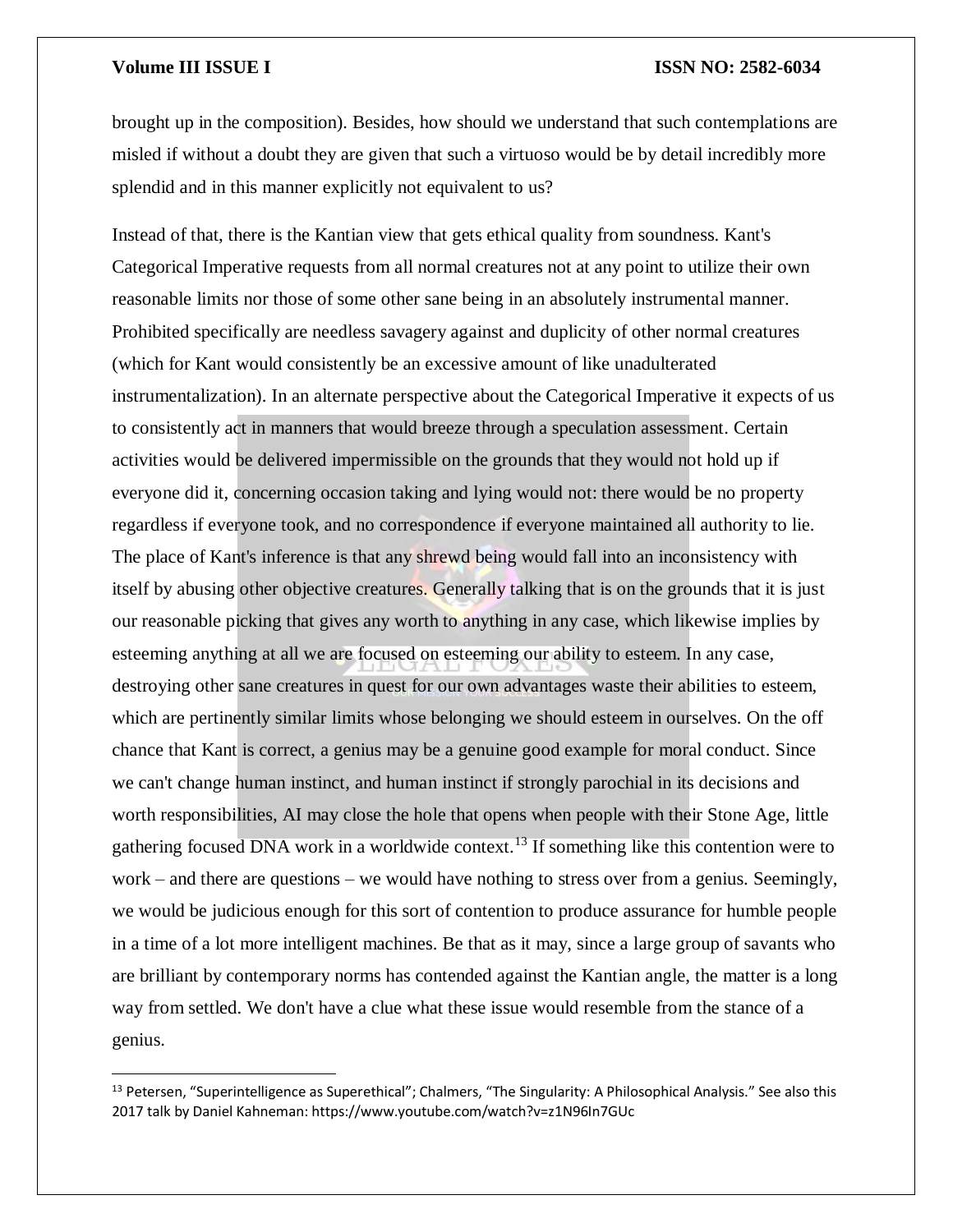Obviously, some sort of profound quality could be set up with genius in control regardless of whether worth can't be gotten from sanity alone. There is likewise the Hobbesian approach of visualizing what might befall people focusing on self-conservation and described by specific properties in a condition of nature without a common position.

Hobbes contends that despite the fact that these people would not follow up on shared qualities just by intuition clear-mindedly, as they would on a Kantian picture, they would rapidly encounter the dreadfulness of existence without a common power. A long way from being disgusting, as people they would feel constrained to strike against one another in expectation. All things considered, regardless of whether they would realize that themselves will generally be agreeable and assume the best about the opposite side also, they couldn't be certain that opposite side would give them that equivalent advantage, and may along these lines feel constrained to strike originally given what amount is in question. Except if there is only one genius, or all superintelligences are firmly connected at any rate, maybe such thinking would apply to such machines also, and they would be dependent upon some sort of shared position. Hobbes' condition of nature would then depict the first status of superintelligences opposite one another. Regardless of whether a particularly shared authority would likewise make benefits for people is unclear<sup>14</sup>. Perhaps T. M. Scanlon's thoughts regarding suitable reactions to qualities would help.<sup>15</sup> The genius may be "good" in the feeling of responding in proper ways towards what it notices in general. Maybe then we get some opportunity at getting assurance, or even some degree of liberation in a blended society made out of people and machines, given that the capacities of the human cerebrum are really dumbfounding and produce limits in individuals that seemingly ought to be deserving of respect.<sup>16</sup> But so are additionally the limits of creatures, which has not regularly driven people to respond towards them, or towards the climate, in a suitably consciously way. Rather than showing something like an illuminated anthropocentrism, we have time and again instrumentalized nature. Ideally a genius would just beat us in such matters, and that will mean the particularly human existence will get some insurance since it is deserving of regard. We can't realize that without a doubt however we likewise need not be negative.

<sup>&</sup>lt;sup>14</sup> For the point about Hobbes, see this 2016n talk by Peter Railton:

https://www.youtube.com/watch?v=SsPFgXeaeLI

<sup>15</sup> Scanlon, "What Is Morality?"

<sup>&</sup>lt;sup>16</sup> For speculation on what such mixed societies could be like, see Tegmark, Life 3.0, chapter 5.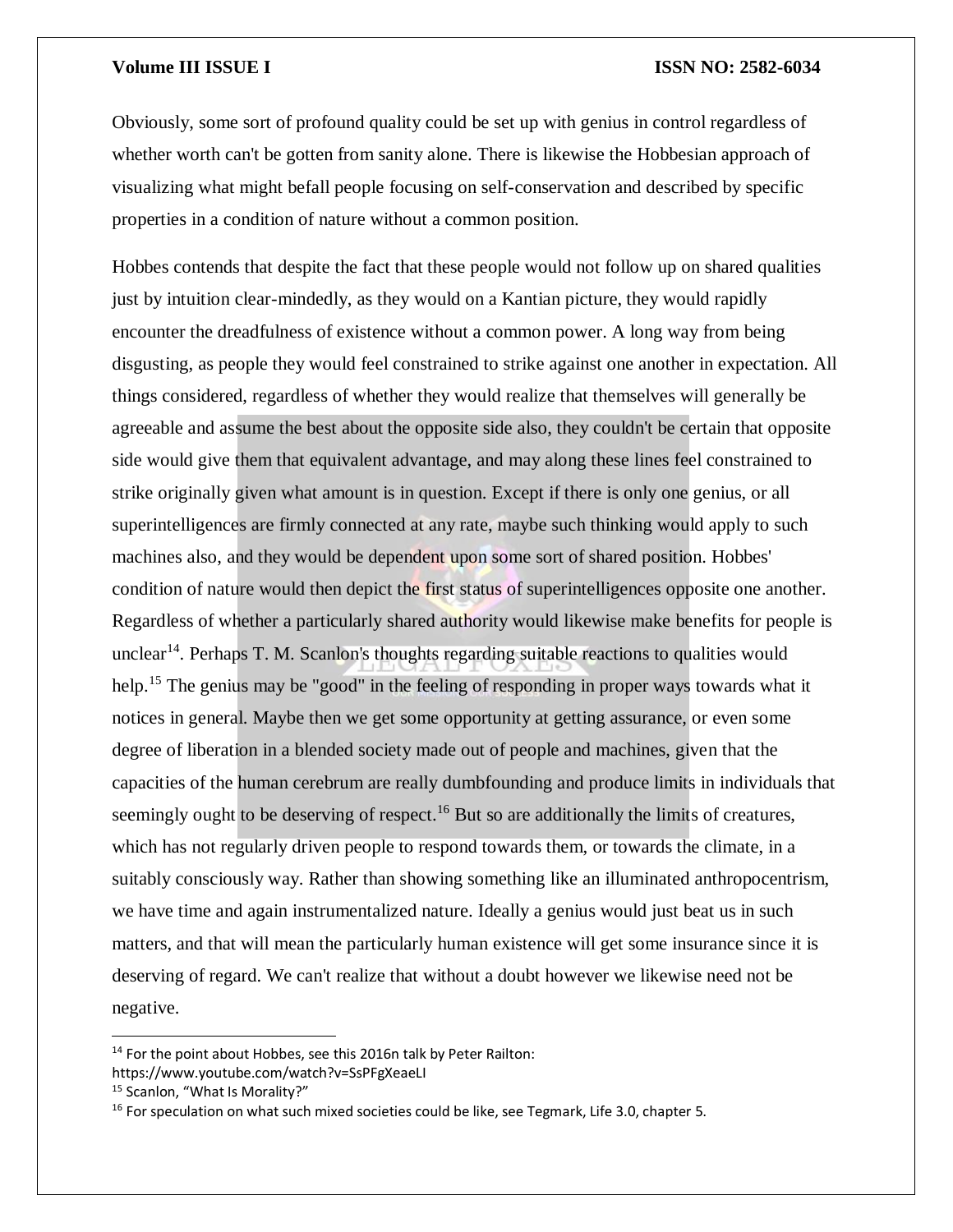$\overline{\phantom{a}}$ 

### **Human Rand the Problem of Value Alignment**

This load of issue is in a piece of things to come about which we don't have a clue when or regardless of whether it will at any point arrive. Be that as it may, from a basic freedoms stance these situations matter since we would have to become accustomed to sharing the social world we have worked more than millennia with new kinds of creatures. Different animals have so far never held us up for long, and the best they have had the option to expect is some cooperative courses of action as pets, domesticated animals or zoo shows. This would clarify why we have a UDHR dependent on thoughts regarding a particularly human existence which appears to justify assurance, at the individual level, of a sort we are reluctant to give different species. On philosophical grounds it can be assumed and perceived to be advocated to give extraordinary assurance to people that appears as individual qualifications, without along these lines saying that pretty much anything should be possible to different creatures or the climate. Be that as it may, it would all be totally different with wise machines. We control creatures since we can establish a climate where they assume a subordinate part. In any case, we may be not able to do as such with AI. We would then need rules for a reality where some canny players are machines. They would need to be planned so they regard common freedoms despite the fact that they would be brilliant and incredible enough to abuse them. Simultaneously they would need to be enriched with legitimate assurance themselves. It's anything but inconceivable that, in the end, the UDHR would need to apply to some of them.<sup>17</sup> There is an earnestness to ensuring these advancements get off to a decent beginning. The appropriate test is the issue of significant worth arrangement, a test that emerges way before it will at any point matter what the profound quality of unadulterated insight is. Regardless of how definitely AI frameworks are produced we should attempt to ensure their qualities are lined up with our own to deliver as impossible as conceivable any difficulties from the way that a genius may have esteem responsibilities altogether different from our own. That the issue of significant worth arrangement should be handled now is

<sup>&</sup>lt;sup>17</sup> Margaret Boden argues that machines can never be moral and thus responsible agents; she also thinks it is against human dignity to be supplied with life companions or care givers of sorts that are machines. See https://www.youtube.com/watch?v=KVp33Dwe7qA (For impact of technology on human interaction, see also Turkle, Alone Together.) Others argue that certain types of AI would have moral rights or deserve other types of moral consideration; for Matthew Liao's and Eric Schwitzgebel's views on this, see see here: https://www.youtube.com/watch?v=X-uFetzOrsg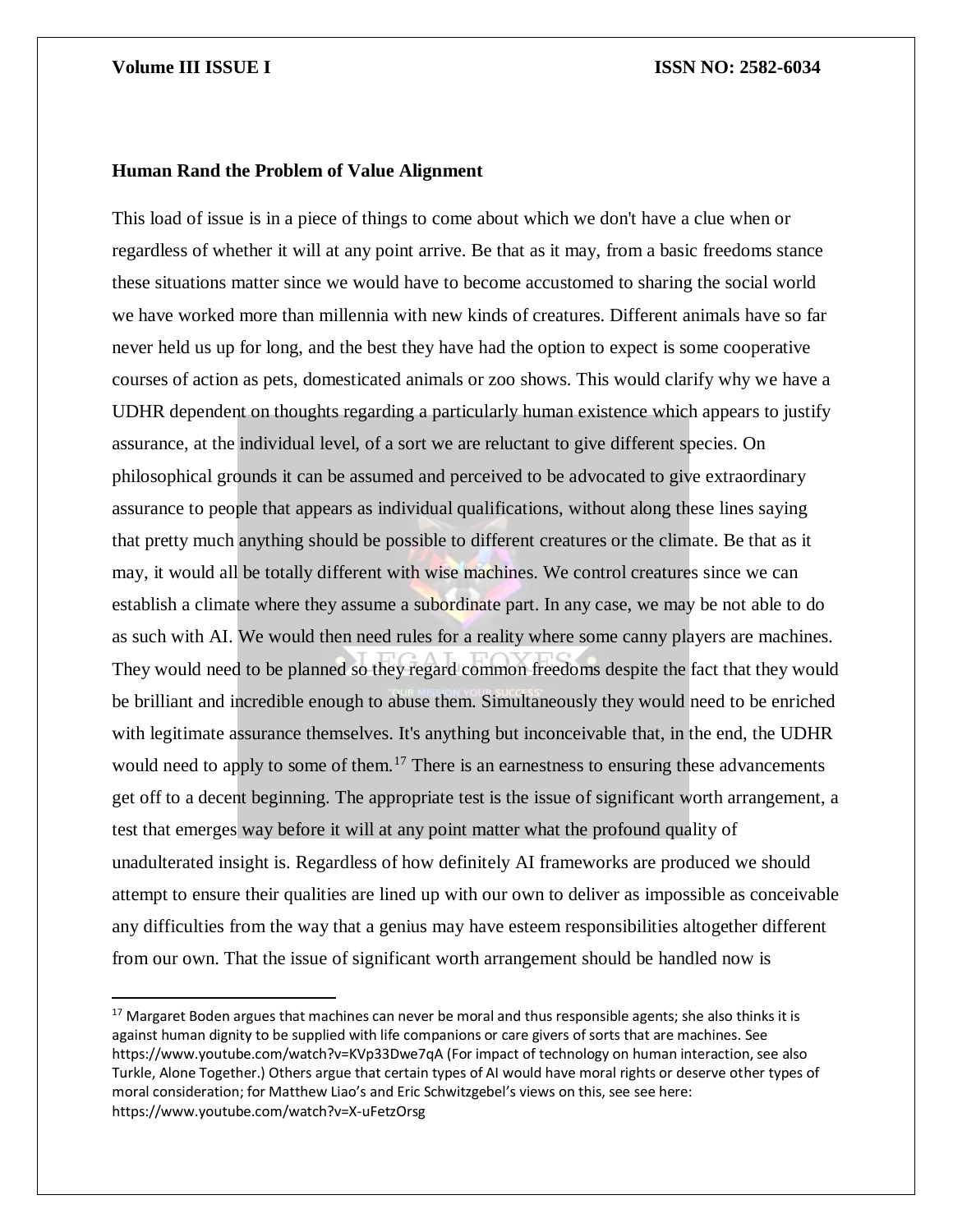additionally suggested by the UN Guiding Principles on Business and Human Rights, made to coordinate common liberties into business choices. These standards apply to AI. This implies resolving questions, for example, "What are the most extreme likely effects?", "Who are the weakest gatherings?" and "How might we guarantee admittance to remedy?"<sup>18</sup> In the AI people group the issue of significant worth arrangement has been perceived at the most recent since Isaac Asimov's 1942 short story "Evasion," where he defines his well-known Three Laws of Robotics, which are there cited as coming from a handbook distributed in 2058:

(1) A robot may, by itself, not cause any harm to any person or, by inaction, allow an individual to cause hurt.

(2) A robot should submit to the orders given it by individuals aside from where such orders would struggle with the First Law.

(3) A robot should secure its own reality as long as such assurance doesn't struggle with the First or Second Laws. In any case, these laws have for some time been viewed as excessively vague.

Several distinct endeavors have been made to supplant them, so far with no association with the UN's Principles on Business and Human Rights or some other piece of the common liberties development. Among different endeavors, in 2017 the Future of Life Institute in Cambridge, MA established around MIT physicist Max Tegmark and Skype prime supporter Jaan Tallinn, held a meeting on Beneficial AI at the Asilomar gathering focus in California to concoct standards to direct further advancement of AI. Of the subsequent 23 Asilomar Principles, 13 are recorded under the heading of Ethics and Values. Among different issues, these standards demand that any place AI causes hurt, it ought to be ascertainable why it does, and where an AI framework is engaged with legal dynamic its thinking ought to be undeniable by human evaluators. Such standards react to worries that AI conveying AI may reason at such speed and approach such a scope of information that its choices are progressively hazy, making it difficult to spot if its examinations get sidetracked. The standards likewise demand esteem arrangement, encouraging that "exceptionally self-ruling AI frameworks ought to be planned so their objectives and practices can be guaranteed to line up with human qualities all through their activity" (Principle 10). The thoughts unequivocally show up in Principle 11 (Human Values) incorporate "human

<sup>&</sup>lt;sup>18</sup>Ruggie, Just Business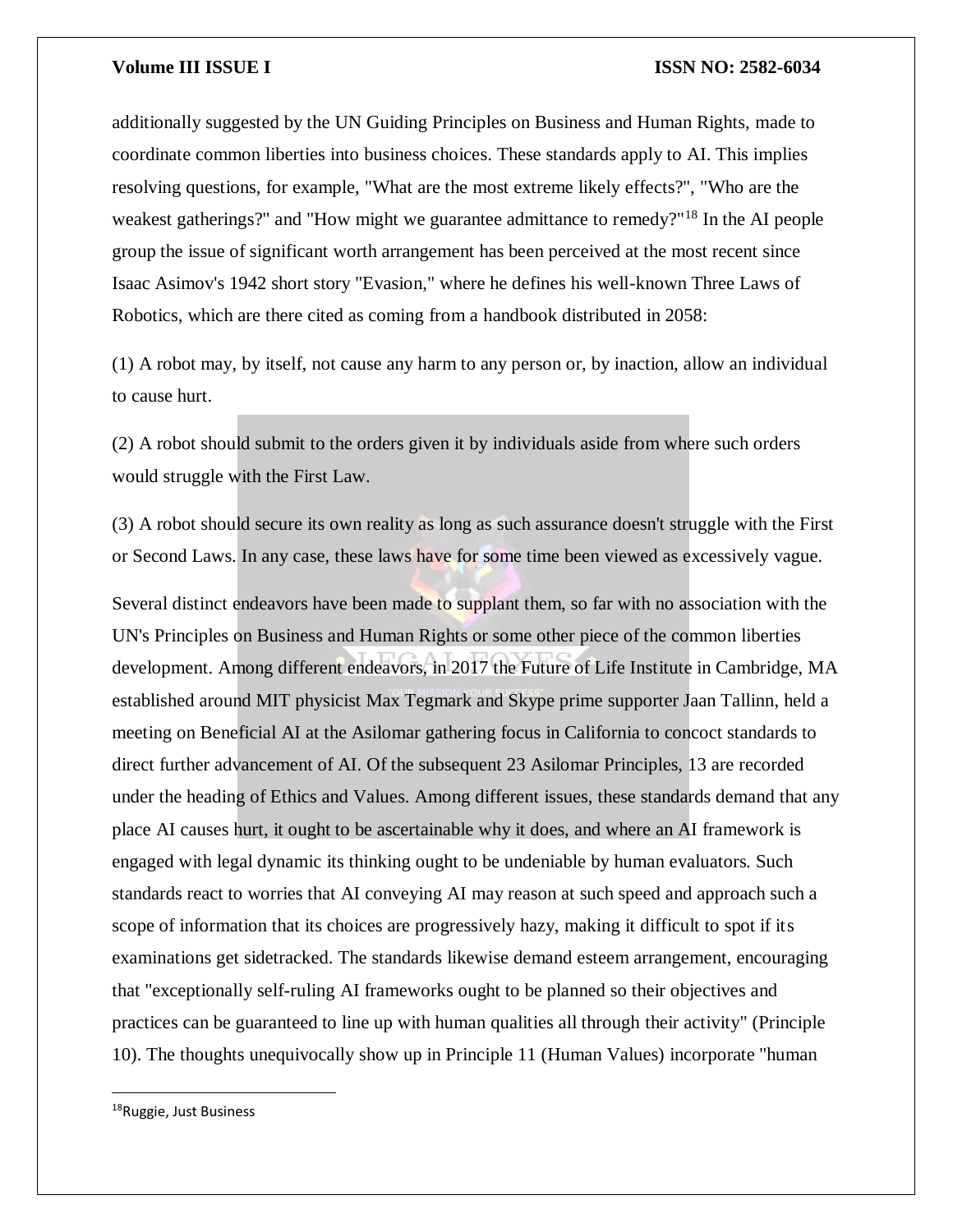$\overline{a}$ 

respect, rights, opportunities, and social variety.<sup>19</sup>Insisting on common liberties assumes a specific arrangement of philosophical discussions has been settled: there are all inclusive qualities, as rights, and we generally realize which rights there are. As the Asilomar Principles clarify, there are those in the AI people group who accept basic liberties have been set up credibly. In any case, others are anxious to stay away from what they see as moral government.

They figure the issue of significant worth arrangement ought to be tackled in an unexpected way, for example by encouraging AI to retain contribution from around the word, in a publicly supporting way. So this is one more situation where a philosophical issue accepts new significance: our rationally favored comprehension of meta-morals should enter to pass judgment on the off chance that we are open to putting humanrights standards into the plan of AI, or not.<sup>20</sup> Human rights additionally enjoy the benefit that there have been various types of humanrights vernacularization all throughout the planet. Worldwide help for these rights is fairly generous. Furthermore, once more, we as of now have the UN Guiding Principles on Business and Human Rights. Be that as it may, we can be certain China will be among the main AI makers and have little tendency to take care of the worth arrangement issue in a basic liberties disapproved of soul. That doesn't need to crush endeavors somewhere else to progress with the basic liberties answer for that issue. Maybe at the appropriate time AI frameworks can trade musings on how best to line up with people. However, it might be ideal if people went about plan of AI in a bound together way, propelling a similar answer for the worth arrangement issue. Nonetheless, since even basic freedoms keep on having naysayers there is little expectation that will occur. What is in any occasion required is more communication among common liberties and AI people group so what's to come isn't made without the basic freedoms local area. (There is no danger it would be made without the AI people group.) One significant advance into this course is the choice by Amnesty International – the other AI – to utilize man-made consciousness gadgets in quest for common liberties causes. This drive was introduced by active Secretary General Salil Shetty, the task chief being SherifElsayed-Ali. At this stage, Amnesty is guiding utilization of AI in human rights examinations, and furthermore centers around the potential for separation inside utilization of AI, especially concerning policing, criminal equity and admittance to fundamental

<sup>&</sup>lt;sup>19</sup> https://futureoflife.org/ai-principles/ On value alignment see also https://futureoflife.org/2017/02/03/alignartificial-intelligence-with-human-values/

<sup>&</sup>lt;sup>20</sup> On how machines could actually acquire values, see Bostrom, Superintelligence, chapters 12-13; Wallach and Allen, Moral Machines.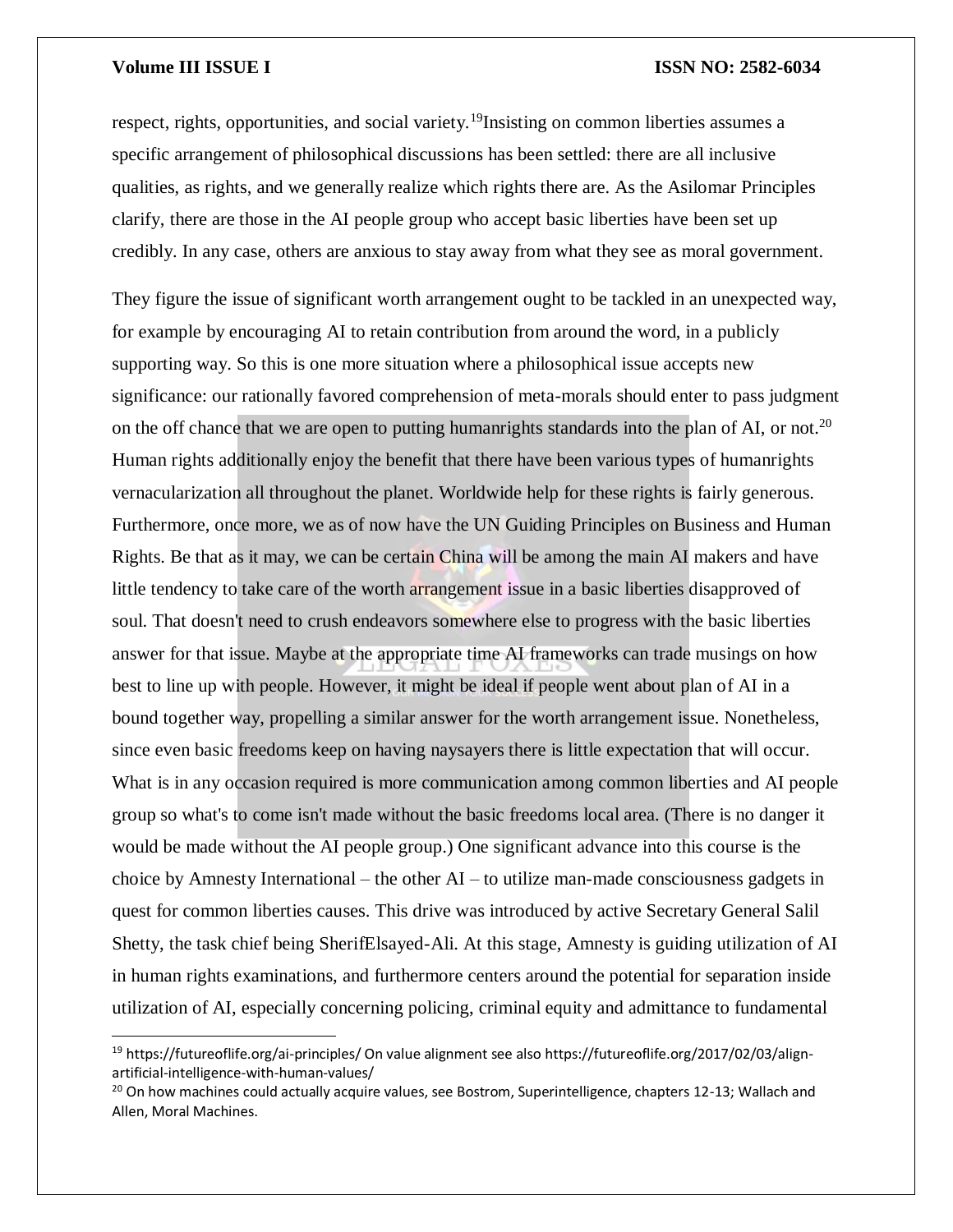monetary and social administrations. Pardon is likewise more for the most part worried about the effect of computerization on society, including the option to work and job. There should be all the more such commitment, in a perfect world going the two different ways, between the basic freedoms development and the architects behind this turn of events.

### **Artificial/Counterfeit Stupidity and the Power ofCompanies**

There are more prompt issues than smart machines of things to come despite the fact that those should be welcomed in transit appropriately. The activity of every common liberty on the UDHR is influenced by innovations, somehow. Hostile to separation arrangements are undermined if calculations utilized in regions going from medical care to protection guaranteeing to parole choices are bigoted or chauvinist on the grounds that the learning they do draws on sexism or prejudice. The right to speak freely of discourse and articulation, and any freedom people need to make up their brains, is subverted by the surge of phony news that immerses us including manufacture of phony recordings that could highlight pretty much anyone busy, including demonstrations of psychological warfare that never happened or were submitted by various individuals. The more political cooperation relies upon web and web-based media, the more they also are compromised by mechanical advances, going from the chance of sending always modern web bots taking part in online discussions to hacking of gadgets used to check votes or hacking of public organizations or utilities to make issue. Any place there is AI there likewise is AS, counterfeit ineptitude. AS could be far more awful than the BS we have gotten all around used to: endeavors made by foes not exclusively to subvert gains made conceivable by AI however to transform them into their inverse. Russian control in decisions is a reminder; much more regrettable is probably going to come. Legal rights could be compromised if AI is utilized without adequate straightforwardness and opportunities for human examination. An AI framework has anticipated the results of many cases at the European Court of Human Rights, estimating decisions with precision of 79%; and when that exactness gets yet higher it will be enticing to utilize AI likewise to arrive at choices. Utilization of AI in court procedures may assist with creating admittance to legitimate guidance to poor people (one of the undertakings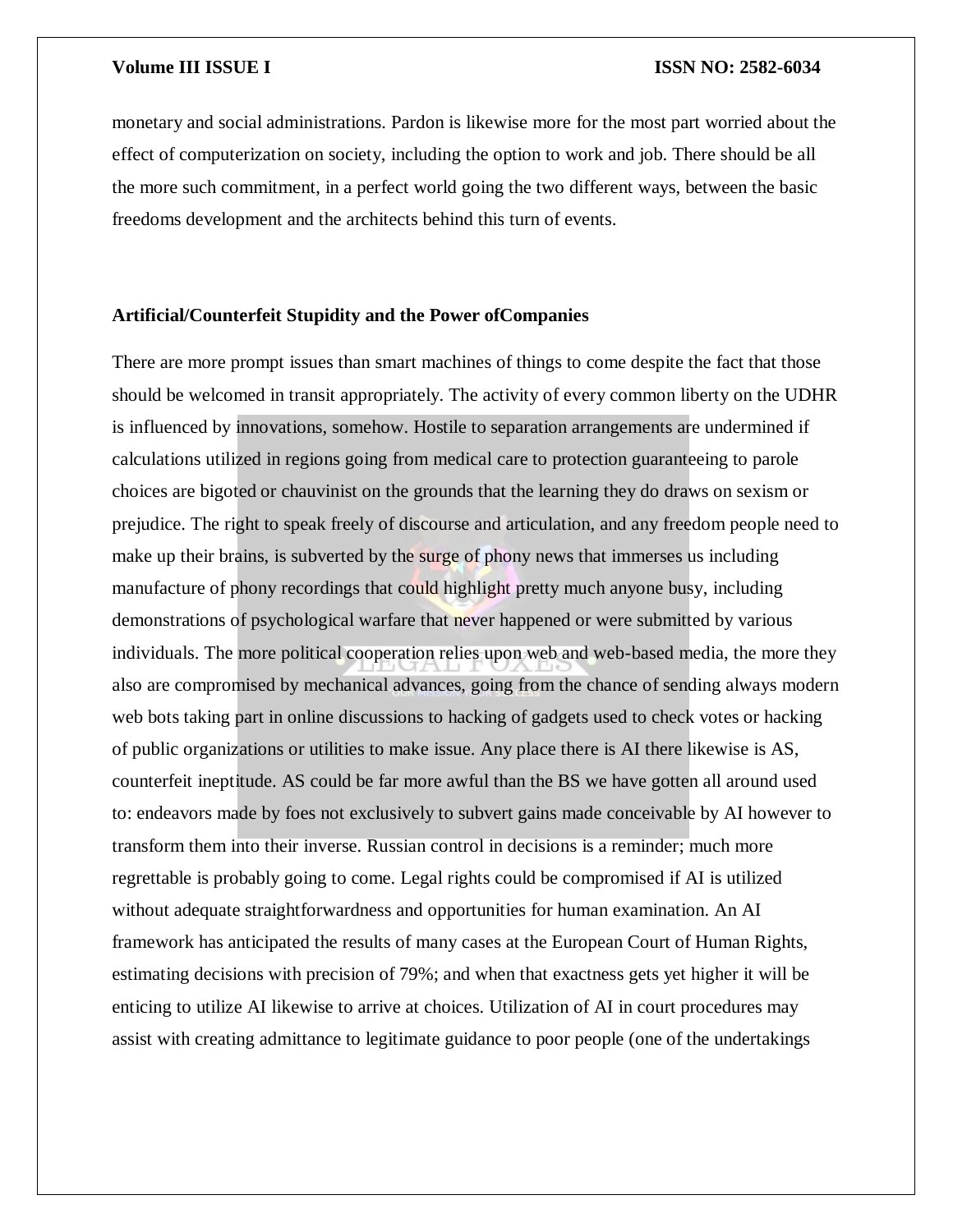Amnesty seeks after, particularly in India); however, it may likewise prompt Kafkaesque circumstances if calculations give questionable advice. $21$ 

Any rights to security and protection are conceivably sabotaged through robots or robot officers, yet additionally through expanding intelligibility and discernibility of people in a universe of electronically recorded human exercises and existences. The measure of information accessible about individuals will probably increment massively, particularly once biometric sensors can screen human wellbeing. (They may determine the status of us in the shower and present their information, and this likely could be to our greatest advantage since ailment becomes diagnosable way before it turns into an issue.) There will be difficulties to common and political rights emerging from the sheer presence of these information and from the way that this information likely could be exclusive, yet not by those whose information they are. Driving organizations in the AI area are more impressive than oil organizations at any point were, and this is apparently the start of their rising. Before, status in complex social orders was resolved first by responsibility for and after the Industrial Revolution by responsibility for. The resulting profoundly in egalitarian structures have not turned out great for some. Inconsistent responsibility for will have unfavorable ramifications for some individuals in the public arena also. On the off chance that the force of organizations, for example, Alphabet, Apple, Facebook or Tesla isn't saddled for the public great, we may ultimately end up in a world overwhelmed by organizations, as portrayed for example in Margaret Atwood's epic Oryx and Crake or David Foster Wallace's Infinite Jest. The Cambridge-Analytica outrage is a reminder here, and Mark Zuckerberg's declaration to US representatives on April 10, 2018 uncovered a surprising degree of obliviousness among senior officials about the activities of web organizations whose plan of action relies upon showcasing information. Such obliviousness clears the way to control for organizations. Or then again think about a connected point: Governments need the private area to help in digital protection. The pertinent specialists are brilliant, costly, and many could never work for government. We might dare to dream that it will be feasible to co-select them given that administration is overextended here. On the off chance that such endeavors come up short, just organizations will give the most elevated level of cyber security.

<sup>21</sup> http://www.bbc.com/news/technology-37727387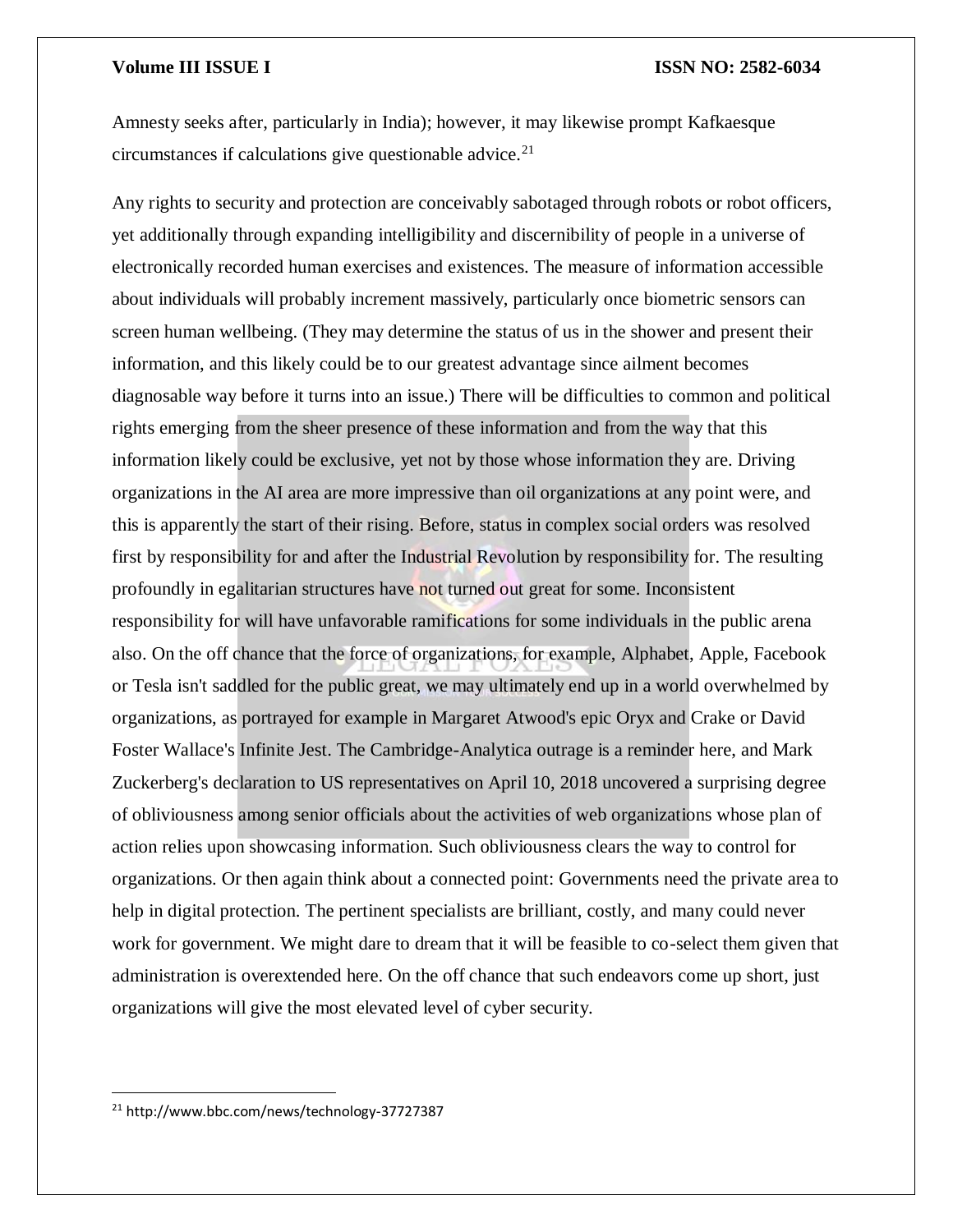### **The Great Disconnect: Technology and Inequality**

This takes me to my last theme: AI and disparity, and the association between that point and common liberties. Regardless, we should notice Thomas Piketty's admonition that private enterprise left to its own gadgets in the midst of harmony creates truly expanding monetary disparity. The individuals who own the economy profit with it more than the individuals who simply work there. After sometime, life chances will perpetually rely upon economic wellbeing at birth.<sup>22</sup> We additionally see increasingly more how the individuals who either produce innovation or ability to utilize innovation to amplify effect can order ever more elevated wages. Simulated intelligence will just build up these inclinations, making it ever simpler for pioneers across all fragments to amplify their effect. That thus makes makers of AI perpetually profoundly evaluated suppliers of innovation. All the more as of late, we have gained from Walter Scheidel that, truly, significant declines in disparity have just happened in light of catastrophes like pestilences, social breakdowns, cataclysmic events or war. Else it is difficult to assemble successful political will for change.<sup>23</sup> The first Luddites crushed weavers nineteenth century England since they stressed over positions. Be that as it may, so far each influx of mechanical advancement has wound up making a larger number of occupations than it annihilated. While innovative change was not useful for everyone, it was useful for society overall, and for mankind. It is conceivable that there will be such countless positions that the individuals who create, regulate or inventively use innovation, also as imaginative callings that can't be uprooted, will ultimately dwarf the individuals who lose positions to AI. In any case, sticking to that expectation would be innocent since it surmises an extreme redesign of the instructive framework to make individuals serious. Then again, we may expect a mix of occupation creation, more limited working hours so occupations can be shared, yet then, at that point likewise higher wages so individuals can earn enough to pay the bills. Yet, in any case, one can be more cheerful for European nations than for the US, where so many have fallen behind in the race among innovation and schooling and where fortitude at the public level is so inadequately dug in that even subsidized medical coverage remains contested.<sup>24</sup> How agricultural nations with near advantage in assembling and modest work will admission in this is impossible

<sup>22</sup> Piketty, Capital in the Twenty-First Century.

<sup>&</sup>lt;sup>23</sup>Scheidel, Great Leveler

<sup>&</sup>lt;sup>24</sup> Goldin and Katz, The Race Between Education and Technology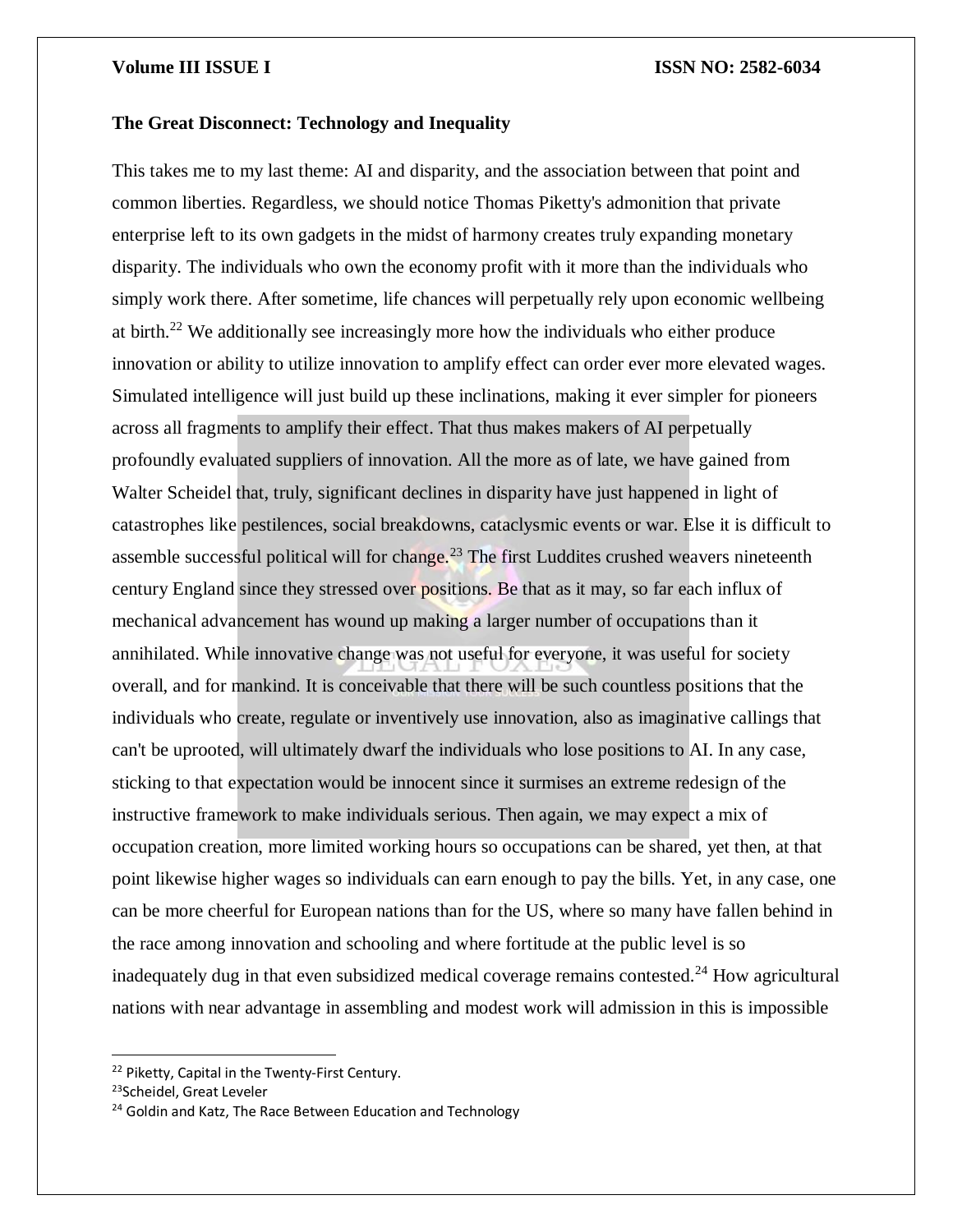to say. Before this foundation we should stress AI will drive an enlarging mechanical wedge into social orders that leaves millions prohibited, renders them excess as market members and subsequently may well sabotage the place of their participation in political local area. At the point when abundance was controlled via land proprietorship, the rich required the rest in light of the fact that the mark of land possession was to charge lease. At the point when abundance was controlled by responsibility for the proprietors required the rest to work the machines and purchase stuff. Be that as it may, those on the losing side of the innovative gap may at this point don't be required by any means. In his 1926 short story "The Rich Boy," F. Scott Fitzgerald broadly expressed, "Let me inform you concerning the rich. They are not the same as you and me." AI may approve that assertion in a striking manner. Ultimately we may see new Bantustans, as in Apartheid South Africa, or, maybe almost certain, the development of independent organization claimed elements with great social administrations from which others are avoided. Maybe barely enough will be given to those others so they don't revolt through and through. The structure holding the system together may disintegrate if there are a lot a greater number of individuals than required as members in any sense. However, the world would be rich enough to offer them good lives, the political will to do as such probably won't be there among the advantaged if there are methods of going on that permit the special lives unafraid of brutal disturbance. The entirety of that would be genuinely awful information from the viewpoint of common freedoms. Situations like this are further in the future than the super quick worries from the steadily developing presence of calculations in human existence, yet presumably not as far in the future as the appearance of a genius. Odds are difficulties coming from expanding imbalance show up inside the following 70 years of the UDHR. The US is the center point of worldwide innovation, including AI, however it in fact has significantly less practice than, say, numerous European countries in cross country fortitude to assist with supported endeavors to make AI advantageous to the entire populace. The US has dreadfully low friendly versatility. Studies track down that up to half of all positions are currently vulnerable to robotization, including generally safe callings like law, bookkeeping and medication.<sup>25</sup> We regularly hear that we should advance with mechanical change just on the off chance that it very well may be shared widely<sup>26</sup>. But as noted, extremist measures against disparity just occur at profoundly upset occasions, times we

 $\overline{\phantom{a}}$ 

<sup>25</sup> https://rightsinfo.org/rise-artificial-intelligence-threat-human-rights/

<sup>26</sup> For instance, at this event: http://futureofwork.mit.edu/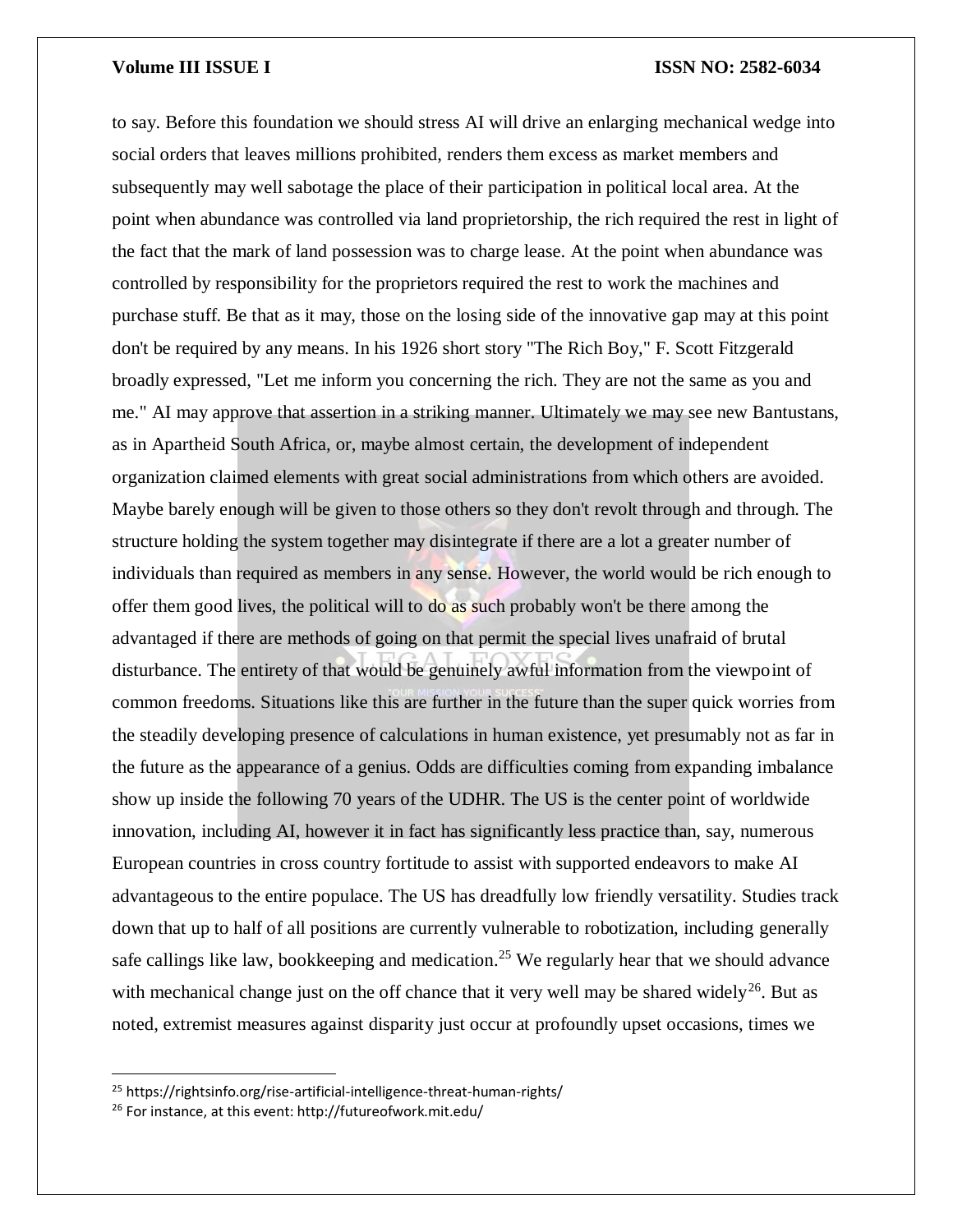would not in any case wish to live in. The expansions in disparity in ongoing many years, just as the appointment of a man who represents covetousness, perniciousness and utter absence of typical compassion don't look good for any endeavors at sharing the riches in the US, paying little heed to how decent that sounds at gatherings and political occasions. We should stress over these increments of disparity likewise for their effect on common freedoms. It is difficult to exaggerate what is in question. Marx was correct when, in On the Jewish Question, he brought up that liberation considered completely as far as rights was unappealing. A general public worked around rights-put together goals passes up a major opportunity with respect to something over the top. In the course of the most recent 70 years the basic liberties development has regularly neglected to stress that bigger subject of which common freedoms should be part: distributive equity, homegrown and worldwide. Man-made intelligence may ultimately imperil the actual tradition of the Enlightenment since singularity as such is progressively under attack in a time of Big Data and AI. It may likewise do as such since what is undermined here too is the sort of worry with society overall caught in current intuition about distributive or social equity that got conceivable just with the spirt of the Enlightenment and innovative potential outcomes opened up by industrialization. I wish I could end on a really inspiring note, and I don't really think it is "past the point of no return." But risks are expanding imbalance in mix with AI will be the worst thing about the following 70 years in the existence of the UDHR. Except if, maybe, enough individuals consider these to be as remembered for the furious earnestness of now.

### **SUMMING UP**

AI frameworks are changing the state of affairs done in organizations and governments around the world, and carrying with them potential for huge impedance with common liberties. Information security laws and shields for responsibility and straightforwardness, similar to those we have depicted in this paper, might be ready to moderate a portion of the most noticeably terrible utilizations known today, yet more work is important to shield common freedoms as AI innovation gets more modern and ventures into different regions. We trust this report assists with rousing more profound discussions in this essential region for the individuals who care about the fate of basic freedoms, and we look forward to participating in those discussion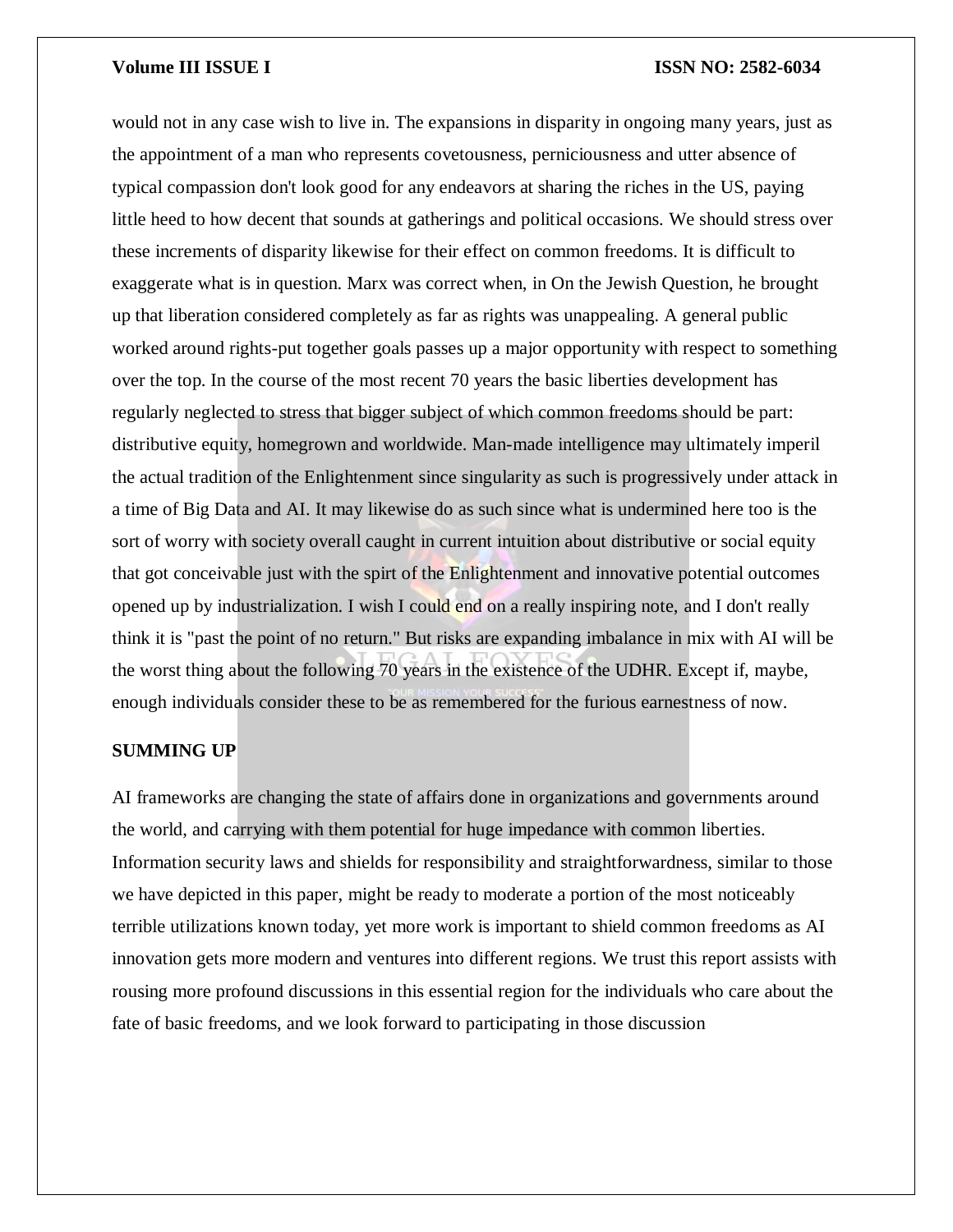### **LITERATURE REFRENCES**

- 1. Binns, Reuben. "Fairness in Machine Learning: Lessons from Political Philosophy." Proceedings of Machine Learning Research 81 (2018): 1–11.
- 2. Boden, Margaret A. AI: Its Nature and Future. 1 edition. Oxford, United Kingdom: Oxford University Press, 2016.
- 3. Bostrom, Nick. Superintelligence: Paths, Dangers, Strategies. Reprint edition. Oxford, United Kingdom; New York, NY: Oxford University Press, 2016.
- 4. Brynjolfsson, Erik, and Andrew McAfee. The Second Machine Age: Work, Progress, and Prosperity in a Time of Brilliant Technologies. 1 edition. New York London: W. W. Norton & Company, 2016.
- 5. Carter, Matt. Minds and Computers: An Introduction to the Philosophy of Artificial Intelligence. 1 edition. Edinburgh: Edinburgh University Press, 2007.
- 6. Chalmers, David J. "The Singularity: A Philosophical Analysis." Journal of Consciousness Studies 17, no. 9–10 (2010): 7–65.
- 7. Domingos, Pedro. The Master Algorithm: How the Quest for the Ultimate Learning Machine Will Remake Our World. Reprint edition. Basic Books, 2018.
- 8. Donaldson, Sue, and Will Kymlicka. Zoopolis: A Political Theory of Animal Rights. 1 edition. Oxford; New York: Oxford University Press, 2013.
- 9. Eden, Amnon H., James H. Moor, Johnny H. Soraker, and Eric Steinhart, eds. Singularity Hypotheses: A Scientific and Philosophical Assessment. 2012 edition. New York: Springer, 2013.
- 10. Frankish, Keith, and William M. Ramsey, eds. The Cambridge Handbook of Artificial Intelligence. Cambridge, UK: Cambridge University Press, 2014.
- 11. Goldin, Claudia, and Lawrence Katz. The Race Between Education and Technology. Cambridge, Mass.: Belknap, 2008.
- 12. Ihde, Don. Philosophy of Technology: An Introduction. 1st edition. New York: Paragon House, 1998.
- 13. Jasanoff, Sheila. The Ethics of Invention: Technology and the Human Future. New York: W. W. Norton & Company, 2016.
- 14. Julia Angwin, Jeff Larson. "Machine Bias." Text/html. ProPublica, May 23, 2016. [https://www.propublica.org/article/machine-bias-risk-assessments-in-criminal-sentencing.](https://www.propublica.org/article/machine-bias-risk-assessments-in-criminal-sentencing)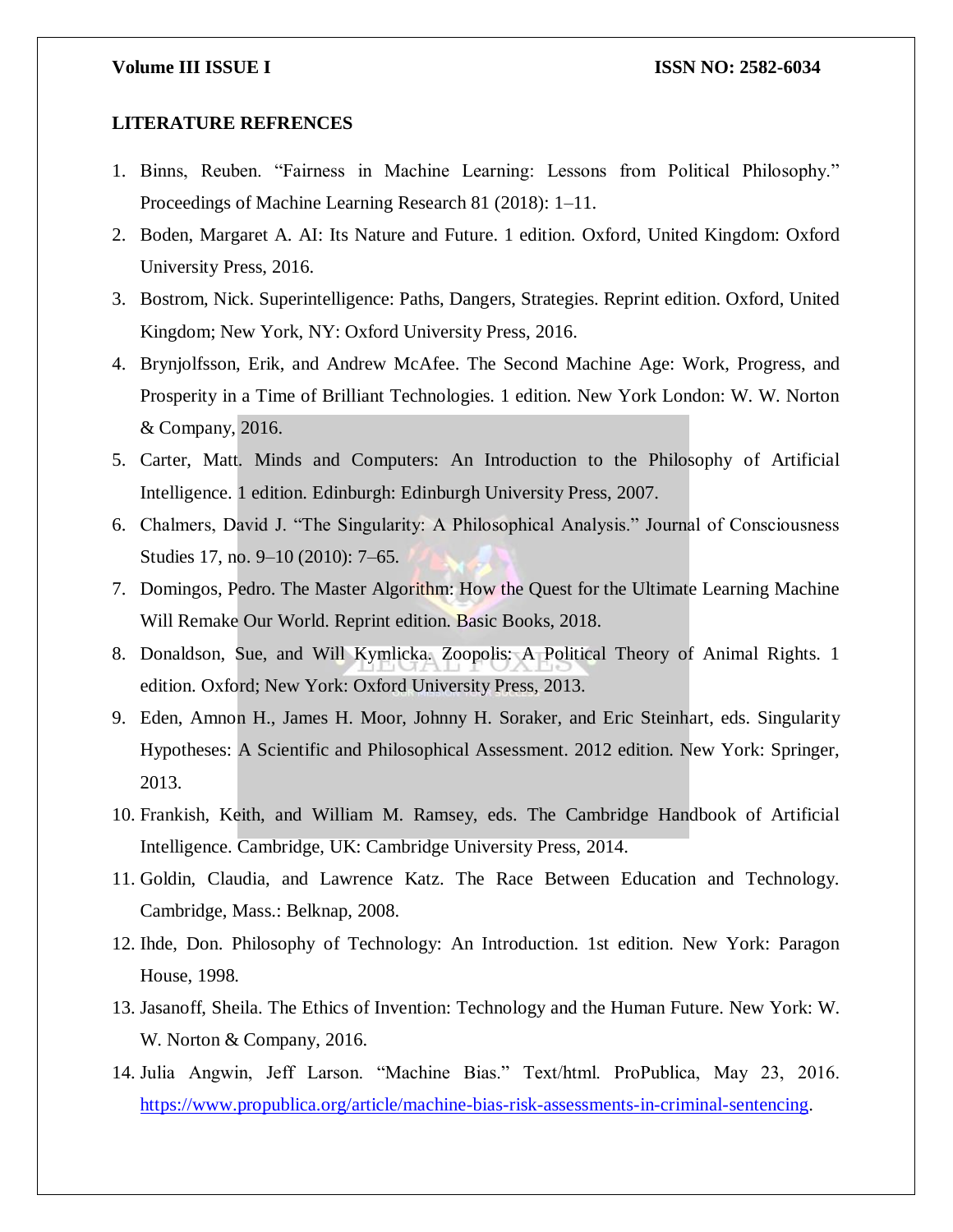- 15. Kaplan, David M., ed. Readings in the Philosophy of Technology. 2 edition. Lanham: Rowman& Littlefield Publishers, 2009.
- 16. Kaplan, Jerry. Artificial Intelligence: What Everyone Needs to Know. 1 edition. New York, NY, United States of America: Oxford University Press, 2016.
- 17. ———. Humans Need Not Apply: A Guide to Wealth and Work in the Age of Artificial Intelligence. Reprint edition. New Haven: Yale University Press, 2016.
- 18. Mayer-Schönberger, Viktor, and Kenneth Cukier. Big Data: A Revolution That Will Transform How We Live, Work, and Think. Reprint edition. Boston: Eamon Dolan/Mariner Books, 2014.
- 19. Mittelstadt, Brent Daniel, Patrick Allo, Mariarosaria Taddeo, Sandra Wachter, and Luciano Floridi. "The Ethics of Algorithms: Mapping the Debate." Big Data & Society 3, no. 2 (December 2016): 205395171667967. https://doi.org/10.1177/2053951716679679. O'Neil, Cathy. Weapons of Math Destruction: How Big Data Increases Inequality and Threatens Democracy. Reprint edition. New York: Broadway Books, 2017.
- 20. Osoba, Osonde A., and William Welser. An Intelligence in Our Image: The Risks of Bias and Errors in Artificial Intelligence. Santa Monica, Calif: RAND Corporation, 2017.
- 21. Petersen, Steve. "Superintelligence as Superethical." In Robot Ethics 2.0: From Autonomous Cars to Artificial Intelligence, edited by Patrick Lin, Keith Abney, and Ryan Jenkins, 1 edition., 322–37. New York, NY: Oxford University Press, 2017.
- 22. Piketty, Thomas. Capital in the Twenty-First Century. Cambridge: Belknap, 2014.
- 23. Ruggie, John Gerard. Just Business: Multinational Corporations and Human Rights. 1 edition. New York: W. W. Norton & Company, 2013.
- 24. Scanlon, T. M. "What Is Morality?" In The Harvard Sampler: Liberal Education for the Twenty-First Century, edited by Jennifer M Shephard, Stephen Michael Kosslyn, and Evelynn Maxine Hammonds. Cambridge, Mass., 2011.
- 25. Scharff, Robert C., and Val Dusek, eds. Philosophy of Technology: The Technological Condition: An Anthology. 2<sup>nd</sup>edition. Malden, MA: Wiley-Blackwell, 2014.
- 26. Scheidel, Walter. Great Leveler: Violence and the History of Inequality from the Stone Age to the Twenty-First Century. Princeton, NJ: Princeton Univers. Press, 2017.